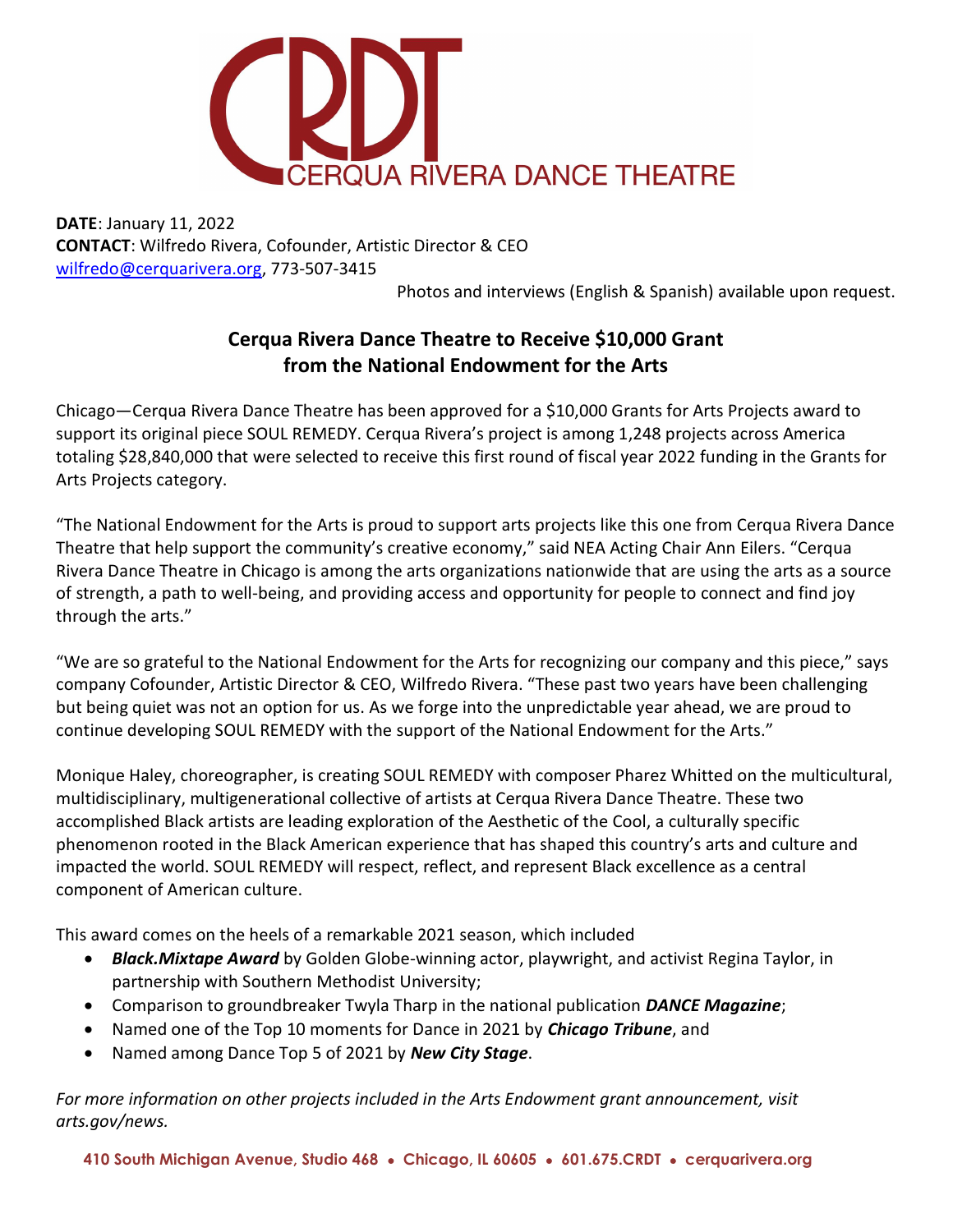## Artist Biographies

**Monique Haley** is an accomplished dancer, teacher and choreographer. She endured 9 memorable years with the River North Chicago Dance, as well as created and performed in theaters such as the Drury Lane Oakbrook, Paramount Aurora, and the Marriot Lincolnshire. Ms. Haley was the recipient the 3Arts award in 2012. Currently, she is Assistant Professor at Western Michigan University, teaching jazz dance curriculum and working with the musical theater students.

Pharez Whitted's performances include Presidential Inaugurations, The Arsenio Hall Show, Billboard Music Awards, Carnegie Hall, and major jazz festivals. He earned degrees at DePauw University (awarded an Alumni Citation 2018) and Indiana University Jacobs School of Music. He is Director of Chicago Youth Symphony Orchestras Jazz Orchestra and Adjunct Professor at Northern Illinois University. He was nominated for Independent Jazz Artist of the Year in 2011 and named Chicagoan of the Year in Jazz in 2016.

Wilfredo Rivera is a Cofounder of Cerqua Rivera Dance Theatre, Artistic Director & CEO since 2007. He is responsible for the evolution of CRDT's bold multi-cultural program and for establishing the company's authentic interdisciplinary trademark. He is a rare Latinx artist serving as full-time arts leader. Every season he carefully selects the leading collaborators and thematic concepts for Cerqua Rivera's season and curates the company's artistic process. He leads and manages all aspects of long-term planning and day-to-day administration of the 20+ year old company.

 Decades as a working artist forged Wilfredo's belief that only a diverse group can create the artwork for which the company is known – eclectic, culturally rich, deeply moving, utterly relevant. In 2016, he launched his most ambitious artistic project to date, American Catracho. This 4-year exploration of immigration premiered in segments and debuted to critical acclaim in celebration of Cerqua Rivera's 20th Anniversary in 2019.

 Wilfredo was born in Honduras, trained with Hubbard Street Dance Chicago, and was a founding member of River North Dance Chicago. He was honored with the 2009 Cliff Dwellers Arts Foundation Choreography Award, a 2001 After Dark Award and nominated for a 3Arts Award in 2016 & 2018. His concert work has been featured at the Auditorium Theatre, Chicago Jazz Festival, Hyde Park Jazz Festival, Harris Theater, Chicago Symphony Center with the Chicago Sinfonietta, Ruth Page Center for the Arts, DuSable Museum, Links Hall and Mayne Stage.

## History and Administration

Wilfredo Rivera - Cofounder, Artistic Director & CEO - wilfredo@cerquarivera.org , 773-507-3415 Catherine Painter - Managing Director - catherine@cerquarivera.org, 601-675-2738

Our mission: To use multiple artistic forms (primarily dance and music) and the combined talents of our diverse company to convey intense personal narratives. We are proudly and visibly multicultural, exploring the intersection of heritage, culture, and identity through high quality art. Our unique culture of collaboration and diversity fosters magnetic connections between artists and audiences.

Every year Cerqua Rivera develops new multi-disciplinary works which grow from in-depth research and strong personal narratives. Our season extends spring through fall and involves partner organizations across Chicago to engage a growing and diverse audience. We produce monthly Inside/Out events (interactive new